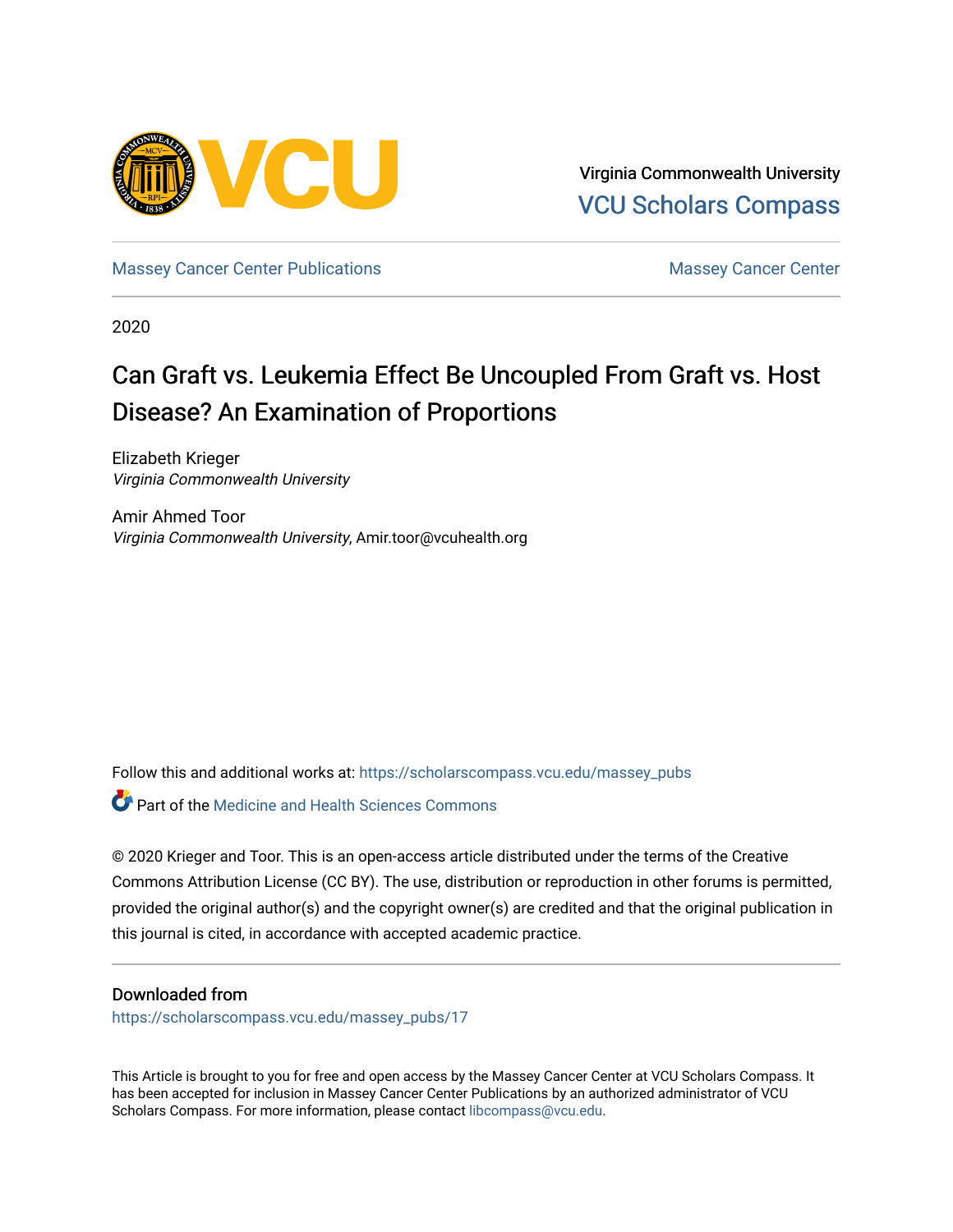



# [Can Graft vs. Leukemia Effect Be](https://www.frontiersin.org/articles/10.3389/fimmu.2020.00777/full) Uncoupled From Graft vs. Host Disease? An Examination of **Proportions**

[Elizabeth Krieger](http://loop.frontiersin.org/people/870351/overview)1 and [Amir Ahmed Toor](http://loop.frontiersin.org/people/61981/overview) $^{2\star}$ 

*<sup>1</sup> Department of Pediatrics, Virginia Commonwealth University, Richmond, VA, United States, <sup>2</sup> Department of Internal Medicine, Massey Cancer Center, Virginia Commonwealth University, Richmond, VA, United States*

Keywords: hematopoietic cell transplantation, graft vs. host disease, graft vs. leukemia effect, whole exome sequencing, tumor vaccination

## **OPEN ACCESS**

#### Edited by:

*Marieke Griffioen, Leiden University Medical Center, Netherlands*

### Reviewed by:

*Paul Armistead, University of North Carolina at Chapel Hill, United States Benjamin Garrett Vincent, University of North Carolina at Chapel Hill, United States*

> \*Correspondence: *Amir Ahmed Toor*

*[amir.toor@vcuhealth.org](mailto:amir.toor@vcuhealth.org)*

#### Specialty section:

*This article was submitted to Cancer Immunity and Immunotherapy, a section of the journal Frontiers in Immunology*

> Received: *15 December 2019* Accepted: *06 April 2020* Published: *28 April 2020*

#### Citation:

*Krieger E and Toor AA (2020) Can Graft vs. Leukemia Effect Be Uncoupled From Graft vs. Host Disease? An Examination of Proportions. Front. Immunol. 11:777. doi: [10.3389/fimmu.2020.00777](https://doi.org/10.3389/fimmu.2020.00777)*

Hematopoietic cell transplantation (HCT) provides potentially curative therapy for high-risk hematological malignancies, predominantly through alloreactivity mediated by donor immune effectors directed at a recipient's malignant cells; this is termed graft vs. leukemia (GVL) effect [\(1\)](#page-6-0). This beneficial effect has historically been associated with a similar donor immune attack on normal recipient tissues, graft vs. host disease (GVHD) [\(2\)](#page-6-1). At this time both of these entities, GVL and GVHD are considered to be stochastically determined, i.e., prior to transplant one cannot reliably determine which patient will develop one or both outcomes. The high complexity of the system at hand which includes patients with different malignancies, varying human leukocyte antigen (HLA) types, and different immune effectors involved in these processes has meant that logic-based therapeutic choices which impact variables associated with GVL are studied by determining the probability of the desired clinical outcomes in large populations of patients. Such studies have allowed an incremental improvement in the clinical outcomes of recipients of similarly HLA matched donor HCT. The introduction of high-resolution HLA matching and HLA DPB1 matching were both such incremental changes which helped improve survival in recipients from HLA matched HSC donors [\(3](#page-6-2)[–5\)](#page-6-3). Despite these advances, the apparent randomness in the potential for developing alloreactivity remains. This apparent randomness derives, in part from these phenomena having their origin at a molecular level, with the recognition of minor histocompatibility antigens (mHA) and tumor specific antigens (TSA) bound to HLA molecules on the antigen presenting cells (APC), by unique T cell receptors (TCR) on T cell clones. This recognition triggers T cell responses which effect the observed clinical outcomes.

To develop a deeper understanding of the alloreactive processes governing the relative balance of GVHD and GVL one has to understand the antigenic landscape at hand in a HCT recipient at the molecular level. Herein is presented a model which examines the relative difference in the genetic potential for developing either GVL, using tumor specific antigen (TSA) burden, or likelihood of developing GVHD, using minor histocompatibility antigens (mHA). Historically haematopoietically restricted mHA [\(6](#page-6-4)[–8\)](#page-6-5), cancer testis antigens [\(9\)](#page-6-6), protein splice variants [\(10\)](#page-6-7) and in some instances even retroviral elements [\(11\)](#page-6-8) have been implicated in producing GVL effects, with some of these elements also contributing to GVHD. While haematopoietically restricted mHA have been implicated in the development of GVHD and protection from relapse [\(12\)](#page-6-9), HLA presentation is a prerequisite for this to occur [\(13\)](#page-6-10). Thus, far ∼60 haematopoietically restricted minor histocompatibility antigens have been described with antigen presentation restricted to a limited spectrum of HLA allotypes, precluding broad utility in patients [\(7\)](#page-6-11). Thus, to optimize clinical outcomes, it is imperative to develop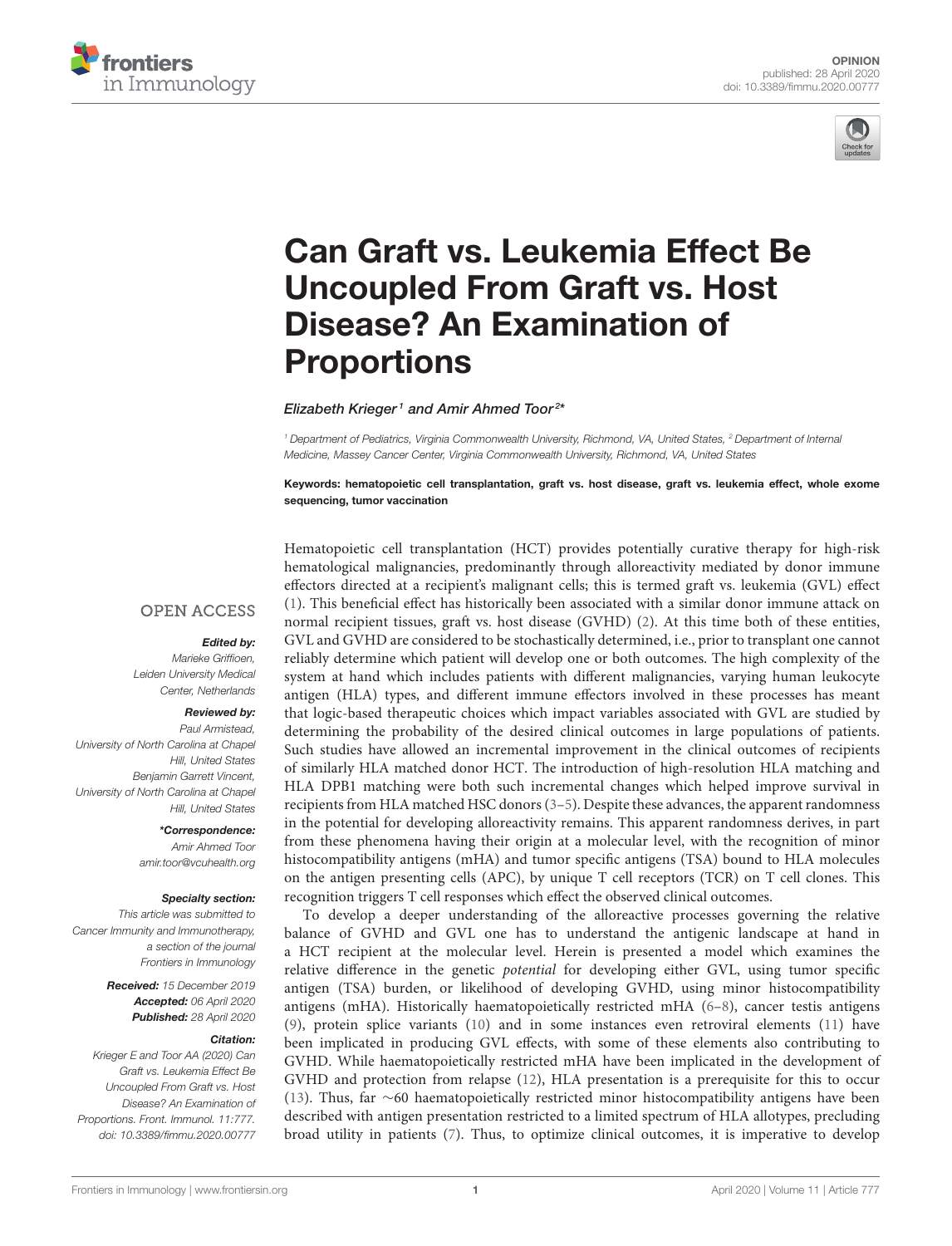methodology which will allow personalized computation of the probability of GVHD or GVL developing in unique HCT donorrecipient pairs.

Hematological malignancies are driven by DNA mutations which develop in normal cells over time as a result of exposure to external mutagens and intrinsic processes, such as errors in DNA replication [\(14\)](#page-7-0). The mutational burden of adult cancers ranges widely; for example, solid tumors may average from 33 to 66 somatic mutations which alter their protein structure and function. Cancers such as, melanoma and lung cancer are on an extreme end of this spectrum, possessing ∼200 mutations per tumor, and thus are susceptible to immune therapy [\(15\)](#page-7-1). On the opposite end of this spectrum, hematologic malignancies have some of the lowest mutational burdens, with leukemias harboring ∼9.6 mutations per tumor [\(14,](#page-7-0) [16–](#page-7-2)[20\)](#page-7-3). Mutated genes expressed in these tumors may be recognized as nonself-proteins by the immune system, and targeted by the GVL mechanism [\(21\)](#page-7-4).

Point mutations were first shown to induce a naturally occurring T cell response in a patient with melanoma [\(22\)](#page-7-5). However, initial studies of cancer immunotherapy were hampered by technological challenges encountered in deriving patient specific TSA libraries. In the past decade, next generation sequencing (NGS) or "deep" sequencing has allowed the sequencing of thousands of small fragments of DNA in parallel, such that an entire genome may be rapidly sequenced [\(23\)](#page-7-6). NGS has allowed cataloging of the entire library of potential TSA in a variety of human malignancies. The full impact of this knowledge of individualized genetic profiling of cancers was first observed when utilizing programed death receptor PD-1 and programed death-ligand (PDL) receptor inhibitors. Check point blockade allows unimpeded autologous TSA specific T cell mediated killing, which is most significant in tumors with a higher mutational burden, as there are theoretically more TSA presented on MCH class I and class II molecules with a greater mutational burden [\(14,](#page-7-0) [24,](#page-7-7) [25\)](#page-7-8).

In contrast, the relatively low mutational burden of hematologic malignancies does not meet the thereshold necessary to effectively utilize immunotherapy and PD1/PDL1 blockade [\(26,](#page-7-9) [27\)](#page-7-10). Common hematologic driver mutations including NPM1 which are expressed in 30–35% of cases of AML have been shown to be expressed by AML blasts and may be targeted by TCR gene transfer [\(28\)](#page-7-11). Several other specific mutations including BCR-ABL, WT1, and PR1 have also been shown to effect outcomes after HCT [\(29–](#page-7-12)[31\)](#page-7-13). Nevertheless, such unique mutations are usually not adequate to generate an intrinsic GVL response in the vast majority of patients. Despite this relative dearth of tumor associated neo-antigens, hematological malignancies have proven to be susceptible to the GVL effect of an allograft, some times without GVHD developing [\(32](#page-7-14)[–34\)](#page-7-15). One may therefore ask, is it possible to apply NGS to the transplant setting in order to understand how one may uncouple GVL from GVHD in the majority of patients? This goal has been sought by many a group who have tried to better predict GVHD and GVL by examining biomarkers [\(35\)](#page-7-16), cytokines [\(36,](#page-7-17) [37\)](#page-7-18), mass spectrometry data [\(38\)](#page-7-19), natural killer cell markers [\(39\)](#page-7-20). Modification of the conditioning and GVHD prophylaxis regimens have also been attempted to accomplish the dissociation of GVHD from GVL [\(40](#page-7-21)[–43\)](#page-7-22). However, while all of these factors play important roles in the GVHD and GVL phenomenon, if both at their core are centered on peptide presentation and immune attack, it is not likely that we can always dissociate GVL from GVHD.

A computational approach may be taken to develop a partial understanding of the GVHD-GVL balance in HLA matched HCT. As stated above, on average hematologic malignancies contain ∼10 protein coding, exomic mutations which may be immunogenic. For patients with these and other TSA resulting from mutations, logically in each individual, the number of tumor specific peptide antigens presented will then depend on their HLA type, the specific mutations and the spectrum of mutated peptides presented by those HLA molecules. As an example, a study of over 600 patients with multiple myeloma showed an average of 64 nonsynonymous mutations. Neoantigen load was then predicted in silico by identifying mutant peptides predicted to bind class I HLA molecules. Predicted neoantigen were defined as any unique peptide: HLA combination with mutant binding affinity IC50 less then 500 nM. This revealed the average predicted neoantigens to be 23 in number, with 9 expressed neoantigens. This outlines the fact that not all neoantigens are either expressed or presented on HLA [\(17\)](#page-7-23). This number then gives an approximate estimate of the isolated GVL inducing potential for multiple myeloma. However, the average number of nonsynonymous mutations in leukemia is typically much lower, as noted above. If we were to extrapolate using the ratio of 64 nonsynonymous mutations to its 9 expressed neoantigens, one could predict that hypothetically hematologic malignancy on average would be unlikely to express >10 neoantigens. In actual fact the true number of TSA will vary with each individual based on the number of nonsynonymous mutations present, type of mutation (i.e., point vs. frame shift mutations) their antigenicity, cleavage potential of the proteins harboring the mutations, the HLA binding affinities of the mutant peptides and the HLA type in an individual, among other factors. While, this may underestimate of the expressed neoantigens burden of hematologic malignancy, a study of antigen presentation of multiple malignancy types including hematologic malignancies and solid tumors indicated that there are ∼1.5 expressed neoantigens per point mutation and 4 per frameshift mutation [\(44\)](#page-7-24), suggesting that the estimate presented here is not too far from reality.

This may hold true even if one considers other TSA sources that may contribute to GVL, including those derived from normally repressed proteins such as cancer testis antigens. These are antigens normal expressed in "immunologically privileged sites" such as, testicular or trophoblastic tissues, and are thus immunogenic. When expressed, these will offer a potential GVL target, which will not be dependent on TSA, and will add to the TSA burden. However, there is variability introduced at the response end of this cascade, since some of these mutations may lead to too strong a TCR affinity and down regulation by central tolerance, while others with a more optimal affinity being allowed to escape central tolerance while still allowing allowreactivity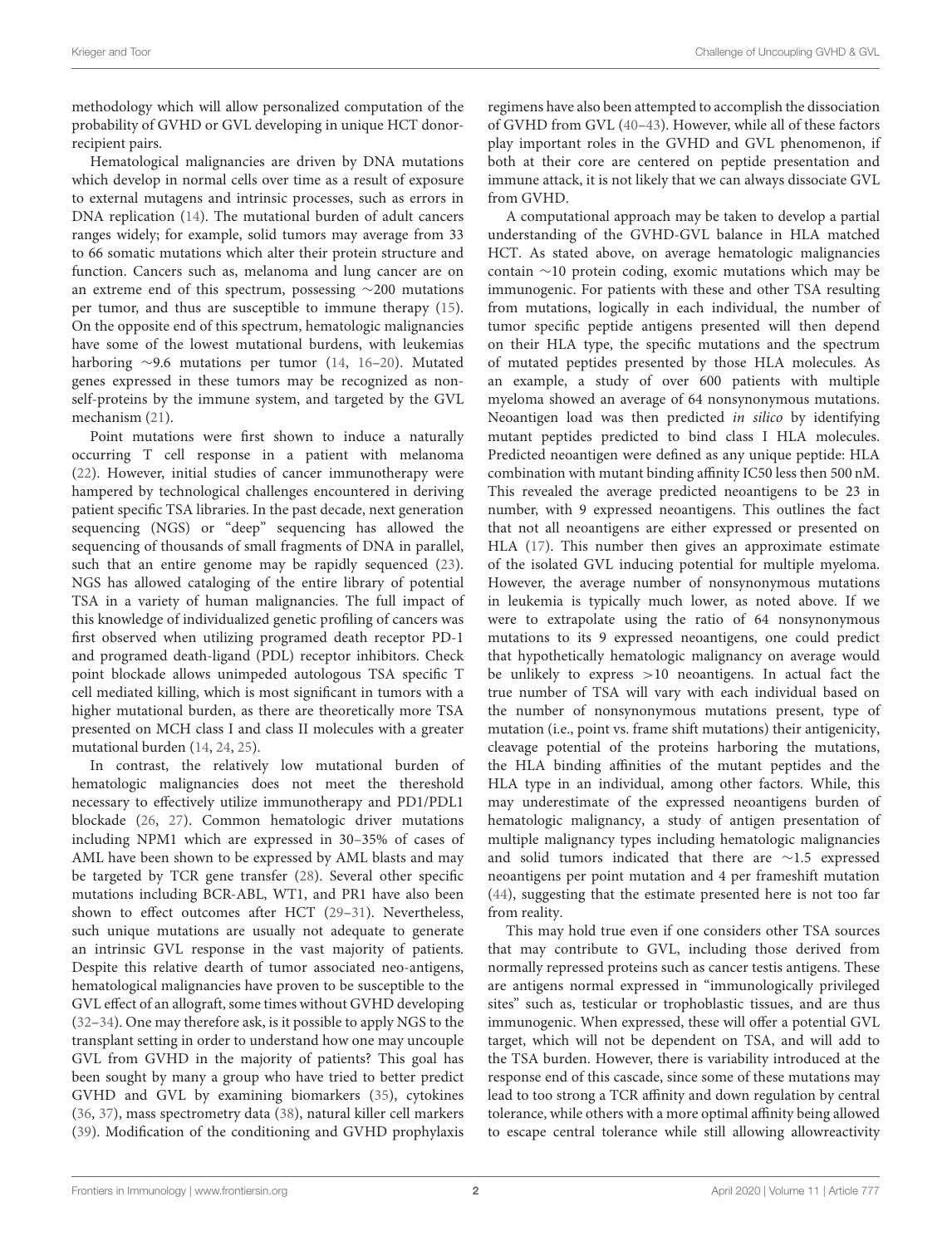

<span id="page-3-0"></span>[\(45\)](#page-7-25). All in all, it is unlikely that most hematological malignancies have a very large abundance of TSA to drive an isolated GVL phenomenon.

With an estimate of the TSA in hematological malignancies established, one may next attempt to determine how likely it is to unravel GVL from GVHD. NGS also offers a perspective into the genetic background of GVHD alloreactivity. Exome sequencing in both hematopoietic stem cell as well as solid organ transplant recipients has demonstrated a vast library of potential mHA which provide an alternative set of targets for donor T cells. Whole exome sequencing (WES) of transplant donors and recipients was performed in a group of HLA matched donors and recipients, and demonstrated an average of >6,000 non-synonymous single nucleotide polymorphisms (SNP) per HLA matched donor-recipient pair (DRP) [\(46\)](#page-7-26). These polymorphisms when translated into peptide sequences in silico, yielded an average of 2,254 peptides/DRP with the potential to bind HLA-A, -B and -C molecules with intermediate to high affinity (IC50 of <50 nM, NetMHCpan ver2.0) [\(47\)](#page-7-27) and represented an alloreactivity potential for a given HSCT DRP. The SNPs when compared to the mutations used to estimate TSA, are much larger in number, indicating that mHA may provide the dominant antigen background in terms of generating alloreactivity following HCT. Similar data regarding the extent of genomic variation between transplant donors and recipients have been reported by other groups investigating genomic variation in transplant recipients, in both solid organ transplants [\(48\)](#page-7-28) and in HCT [\(49–](#page-7-29)[53\)](#page-8-0), as well as in models predicting GVL specific libraries [\(54\)](#page-8-1). This abundance of SNPs across the exome in unique HCT donor-recipient pairs is an eye-opening finding compared to the average 10 mutations per hematologic neoplasm. This relative antigen abundance of potential mHA compared to the potential TSA estimate is graphically depicted to scale in **[Figure 1](#page-3-0)**.

While the sheer number of mHA alone vastly outnumbers the potential TSA in hematologic malignancy, these numbers do not tell the whole story. Whether the potential mHA result in a T cell proliferation depends on several factors, such as peptide cleavage potential, antigen binding affinity, and critically, T cell clones bearing receptors that might recognize the mHA-HLA complexes. Crucially, the T cell receptor affinity for HLA-mHA or HLA-TSA complexes also needs to be adequate to ensure T cell engagement and activation. Mathematical modeling of T cell expansion in response to these HLA-antigen complexes has given important insights into the quantitative principles at hand in these processes. First, the expansion of donor T cells recognizing specific antigens will be proportional to the amount of antigen available, i.e., the expression level of the antigen bearing protein will determine the extent of T cell expansion. Secondly, this T cell expansion is likely governed by the affinity of the antigen to the HLA molecule, and the affinity of the T cell receptors for antigen-HLA complex. This is an exponential relationship, with T cell growth increasing non-linearly in response to changing affinity. An important clue to this is provided by the T cell clonal frequency distribution which follows Power Law when these are plotted out for T cell clones present in normal individuals [\(55\)](#page-8-2).

## T cell frequency  $\propto$  Antigen expression  $\times e^{mHA-HLA}$  affinity  $\times$  TCR affinity

Based on the above model, an alloreactive donor cytotoxic T cell response was simulated. To do this the array of mHA in each patient was considered as an operator matrix modifying a hypothetical cytotoxic T cell clonal vector matrix. Utilizing the basic assumption that T cell expansion will be governed by the binding affinity of the variant peptide to HLA, and for model estimation of antigen driven T cell proliferation, assuming unit affinity of the TCR for each mHA-HLA complex (since this was not known for this particular set of antigens), each responding T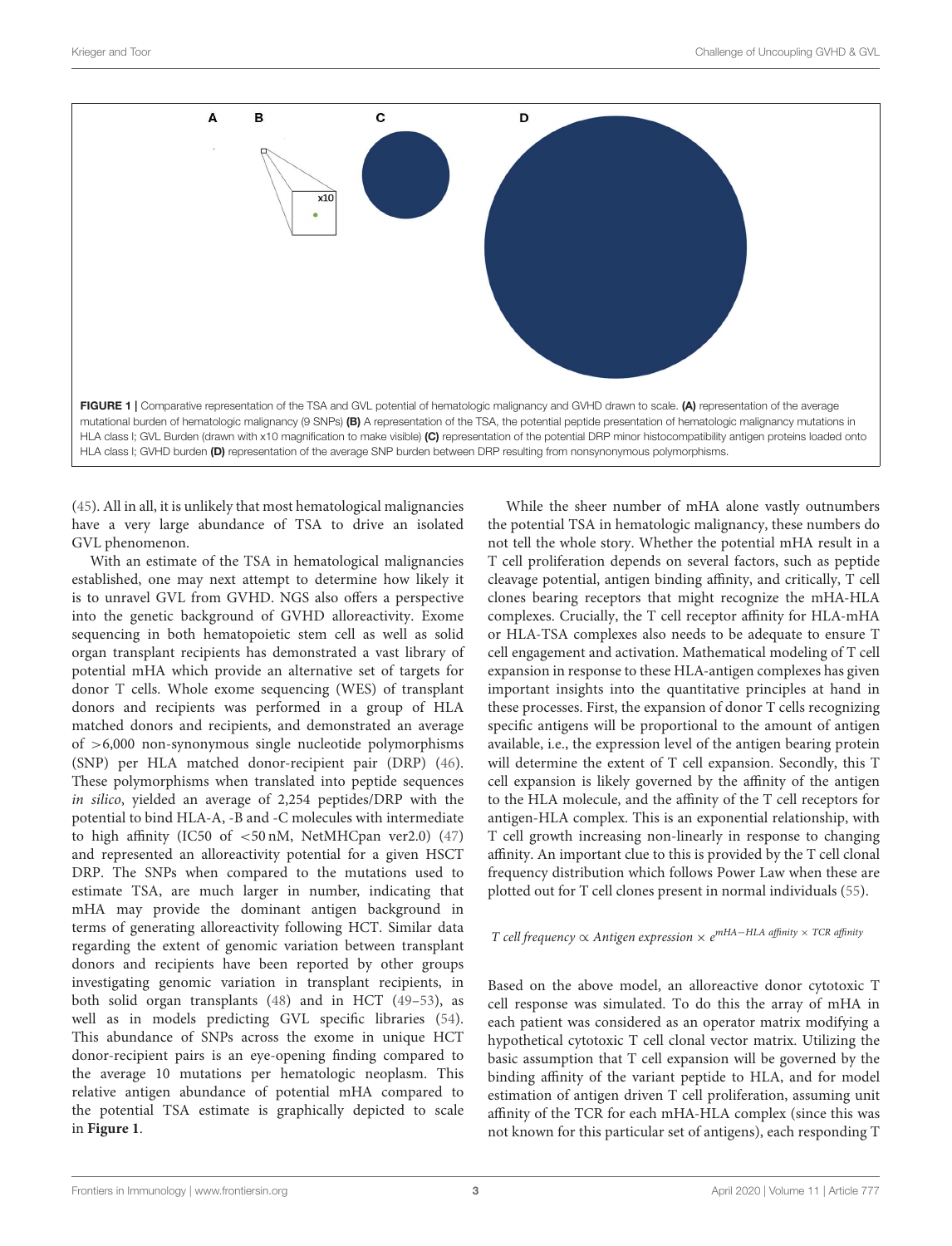

<span id="page-4-0"></span>cell clone's proliferation was determined by the logistic equation of growth (**[Figure 2](#page-4-0)**). Assuming uniform growth conditions, r values in the logistic equation, these simulations, showed that the simulated organ-specific alloreactive T cell clonal growth had marked variability, with orders of magnitude of difference between different HLA matched DRPs ( $N = 78$ ). This was because of the differences in the unique polymorphic peptide sequences and their binding to the many different HLA types. In this study higher total and organ-specific T cell counts were associated with the incidence of moderate to severe GVHD [\(56\)](#page-8-3). T cell growth in these simulations exhibited a sigmoid, logistic dynamic over time similar to immune reconstitution kinetics exhibited by allograft recipients [\(57\)](#page-8-4). This model predicted the emergence of a limited number of dominant T cell clones responding to highly expressed and high affinity mHA—HLA class I complexes unique to each individual depending on their HLA type. On the other hand, there was a large number of low frequency clones responding to poorly expressed protein-derived mHA, weakly bound to the corresponding HLA. When the model was adjusted to incorporate competition with dominant higher affinity clones, it demonstrated chaotic dynamics with suppression of the lower affinity clones in early time points, identifying this as a possible contributor to the stochasticity observed in the clinical setting. Further, once variability in TCR affinity for the mHA-HLA complexes is accounted for in this model, then the even greater variability and randomness in T cell responses may be observed between different donorrecipient pairs. Change in the term for growth rate,  $r$  in the model will have profound impact on the variability seen and GVHD risk. When evaluated for HLA class II molecule presentation, these alloreactive mHA libraries further expanded several-fold given the longer peptide sequences which may bind HLA class II molecules, increasing the mathematical complexity at hand. Nevertheless, this work demonstrates that these antigen arrays are susceptible to mathematical modeling and thus of potential use in estimating the likelihood of GVHD occurring in HLA matched (or mismatched) SCT DRP [\(58\)](#page-8-5). Such estimates will potentially serve to personalize GVHD prophylaxis regimens to allow optimal GVL effect in future trials, while suppressing GVHD.

With these data in mind, when the relative number of tumor specific antigens and minor histocompatibility antigens are examined it becomes obvious that the relatively small number of TSA compared with mHA, may in most individuals result in outcompeting of tumor specific targets, by normal tissue targets setting up the field for GVL occurring in the company of GVHD (**[Figure 1](#page-3-0)**). Thus, polymorphic normal recipient antigens (mHA) expressed in the malignant clones will be more likely to be presented to the donor T cells and contribute to a relapse-free-state, than TSA. The mathematics are further complicated by the possibility that the TSA compete not only with the mHA for presentation, but also with the nonpolymorphic/non-antigenic peptides in the recipient's tissues, which will far outnumber both these sets of peptides, since these will also be loaded onto the HLA molecules and presented to the donor helper and cytotoxic T cells. The mathematics dealing with this problem were introduced in the paper by Salman et al. It is also imperative that the immunogenic antigens have peptides with an affinity to both HLA class I and HLA class II molecules and be expressed in a particular malignancy in an individual for those to be effective at provoking an immune response.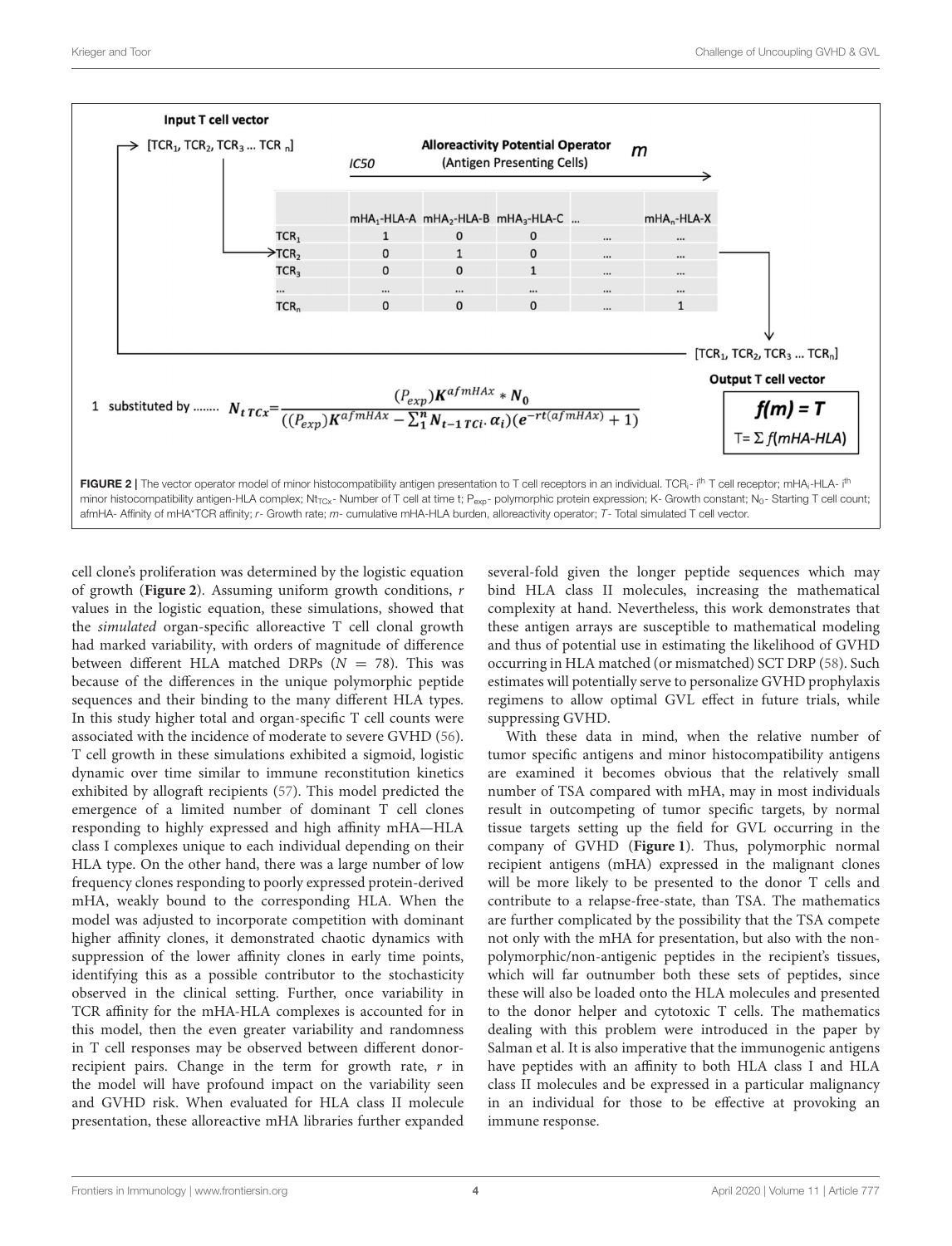<span id="page-5-0"></span>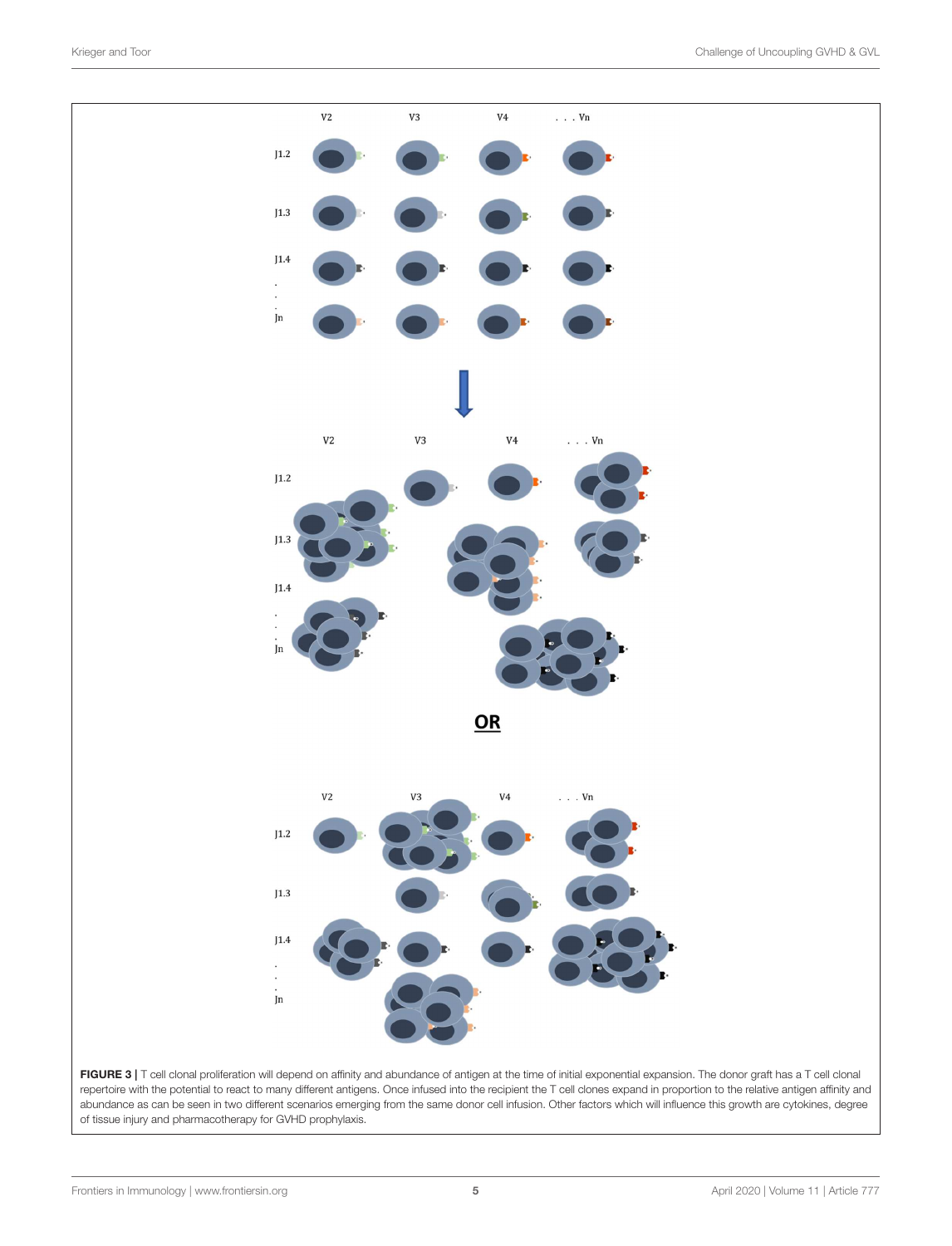All is not lost in the mathematical medley of chaos and combinatorics. It is clear that the quantitatively driven T cell responses depend on relative antigen abundance and HLA affinity. Traditionally HSCT is done with patients in remission, and as immunosuppression is withdrawn, they may develop chronic GVHD, which confers protection from relapse, and in a few patients GRFS might be observed. This likely depends on both the extent of T cell clonal diversity emerging after transplantation, as well as the balance of antigen expression. It is therefore critical to understand the notion of relative antigen abundance (**[Figure 3](#page-5-0)**), such that to elicit an effective immune response an antigen has to be present in an adequate quantity. Such relative antigen abundance of TSA and mHA may be modulated by vaccination using TSA, as has been reported in melanoma patients [\(59\)](#page-8-6). This may increase the likelihood of GVL developing in a GVHD-free state in patients with hematological malignancies. It is important to recognize the logistic growth kinetics of T cell clones with an early exponential growth phase, and the importance of timing in vaccine administration before the onset of this growth. Another approach already in practice is to use hypomethylating agents to alter the expression of immunogenic cancer testis antigens [\(9\)](#page-6-6). This therapy provides an extensive library of alternative immune targets for the donor T cells to focus on and has been successfully combined with donor lymphocyte infusions to treat post allograft relapse [\(60\)](#page-8-7). It is to be recognized that this model only partially encompasses the complexity of normal and post-transplant immune responses and does not give a complete explanation for the GVHD-GVL dissociation observed in patients who experience GRFS, That state represents a complex interplay of the factors described here with conditioning regimens and GVHD prophylaxis, and of course tumor growth kinetics. Antigen presentation triggered by tissue injury and cytokine release are critical factors in these calculations, as are

## **REFERENCES**

- <span id="page-6-0"></span>1. Bleakley M, Riddell SR, Cancer FH. Molecules and mechanisums of the graft-versus-lleukemia. Nat Rev. (2004) 4:1–10. doi: [10.1038/nrc1365](https://doi.org/10.1038/nrc1365)
- <span id="page-6-1"></span>2. Horowitz MM, Gale RP, Sondel PM, Goldman JM, Kersey J, Kolb HJ, et al. Graft-versus-leukemia reactions after bone marrow transplantation. Blood. 75:555–62.
- <span id="page-6-2"></span>3. Lee SJ, Klein J, Haagenson M, Baxter-Lowe LA, Confer DL, Eapen M., et al. High-resolution donor-recipient HLA matching contributes to the success of unrelated donor marrow transplantation. Blood. (2007) 110:4576– 83. doi: [10.1182/blood-2007-06-097386](https://doi.org/10.1182/blood-2007-06-097386)
- 4. Harvey J, Green A, Cornish J, Steward C, Cummins M, Keen L., et al. Improved survival in matched unrelated donor transplant for childhood ALL since the introduction of high-resolution matching at HLA class i and II. Bone Marrow Transplant. (2012) 47:1294–300. doi: [10.1038/bmt.2012.8](https://doi.org/10.1038/bmt.2012.8)
- <span id="page-6-3"></span>5. Fleischhauer K, Shaw BE, Gooley T, Malkki M, Bardy P, Bignon JD., et al. Effect of T-cell-epitope matching at HLA-DPB1 in recipients of unrelateddonor haemopoietic-cell transplantation: a retrospective study. Lancet Oncol. (2012) 13:366–74. doi: [10.1016/S1470-2045\(12\)70004-9](https://doi.org/10.1016/S1470-2045(12)70004-9)
- <span id="page-6-4"></span>6. Goulmy E, De Bueger M, Bakker AJJ, Rood V, Van Der Woude F. Tissue Distribution of Human Minor. (1992). Available online at: [http://www.](http://www.jimmunol.org/content/149/5/1788) [jimmunol.org/content/149/5/1788](http://www.jimmunol.org/content/149/5/1788) (accessed February 14, 2020).
- <span id="page-6-11"></span>7. Spierings E. Minor histocompatibility antigens: past, present, and future. Tissue Antigens. (2014) 84:374–60. doi: [10.1111/tan.12445](https://doi.org/10.1111/tan.12445)

pharmacological suppression of T cell growth, and elimination of T cell clones.

In conclusion, mathematical modeling of immune reconstitution, guided by NGS, along with an in-depth analysis of the relative expansion of donor T cell clones in response to the differentially expressed TSA and normal recipient antigens in individual patients, may allow a deeper understanding of the apparently stochastic nature of clinical outcomes observed at a population level. Mathematical modeling of T cell responses has revealed the chaotic dynamics of posttransplant immune responses, when multiple antigens with different HLA binding affinities and tissue expression levels are studied [\(58,](#page-8-5) [61,](#page-8-8) [62\)](#page-8-9). Thus, stochasticity is built into the system, however, the probability windows for GVHD-GVL determination, may be narrowed by a using tools such as NGS of normal and malignant recipient, as well as donor exomes, and mathematical simulation of alloreactive T cell responses to mHA and TSA. These strategies can be used to identify the optimal TSA which would yield a T cell response, and these may then be used to derive tumor specific vaccines, altering the relative antigen abundance at crucial early times following SCT. Thus, in-depth genomic analysis may eventually allow us to truly develop precision medicine tools for optimizing patient outcomes following SCT.

## AUTHOR CONTRIBUTIONS

EK and AT developed the idea and wrote the manuscript.

## FUNDING

AT was supported by research funding from the NIH-NCI Cancer Center Support Grant (P30-CA016059; PI: Gordon Ginder, MD).

- <span id="page-6-5"></span>8. Mutis T. Targeting alloreactive donor T-cells to hematopoietic systemrestricted minor histocompatibility antigens to dissect graft-versusleukemia effects from graft-versus-host disease after allogeneic stem cell transplantation. Int J Hematol. (2003) 78:208–12. doi: [10.1007/BF02983796](https://doi.org/10.1007/BF02983796)
- <span id="page-6-6"></span>9. Toor AA, Payne KK, Chung HM, Sabo RT, Hazlett AF, Kmieciak M., et al. Epigenetic induction of adaptive immune response in multiple myeloma: sequential azacitidine and lenalidomide generate cancer testis antigen-specific cellular immunity. Br J Haematol. (2012) 158:700–11. doi: [10.1111/j.1365-2141.2012.09225.x](https://doi.org/10.1111/j.1365-2141.2012.09225.x)
- <span id="page-6-7"></span>10. Ren X, Deng R, Zhang K, Sun Y, Teng X, Li J. SpliceRCA:in situ singlecell analysis of mRNA splicing variants. ACS Cent Sci. (2018) 4:680– 7. doi: [10.1021/acscentsci.8b00081](https://doi.org/10.1021/acscentsci.8b00081)
- <span id="page-6-8"></span>11. Chiappinelli KB, Strissel PL, Desrichard A, Li H, Henke C, Akman B., et al. Inhibiting DNA methylation causes an interferon response in cancer via dsRNA including endogenous retroviruses. Cell. (2015) 162:974– 86. doi: [10.1016/j.cell.2015.07.011](https://doi.org/10.1016/j.cell.2015.07.011)
- <span id="page-6-9"></span>12. Spierings E, Kim YH, Hendriks M, Borst E, Sergeant R, Canossi A., et al. Multicenter analyses demonstrate significant clinical effects of minor histocompatibility antigens on GvHD and GvL after HLA-matched related and unrelated hematopoietic stem cell transplantation. Biol Blood Marrow Transplant. (2013) 19:1244–53. doi: [10.1016/j.bbmt.2013.06.001](https://doi.org/10.1016/j.bbmt.2013.06.001)
- <span id="page-6-10"></span>13. Larsen ME, Kornblit B, Larsen MV, Masmas TN, Nielsen M, Thiim M., et al. Degree of predicted minor histocompatibility antigen mismatch correlates with poorer clinical outcomes in nonmyeloablative allogeneic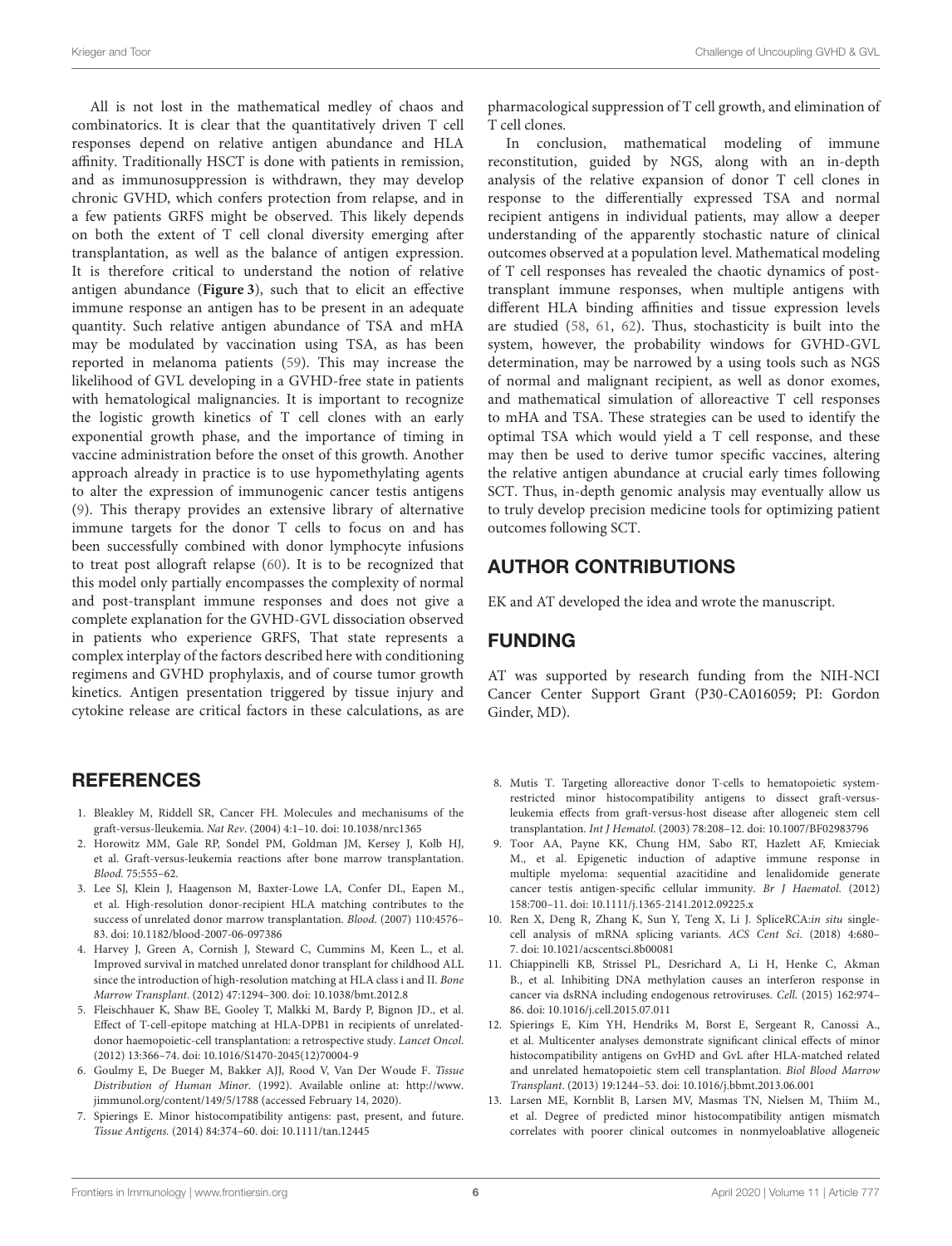hematopoietic cell transplantation. Biol Blood Marrow Transplant. (2010) 16:1370–81. doi: [10.1016/j.bbmt.2010.03.022](https://doi.org/10.1016/j.bbmt.2010.03.022)

- <span id="page-7-0"></span>14. Grove CS, Vassiliou GS. Acute myeloid leukaemia: a paradigm for the clonal evolution of cancer? DMM Dis Model Mech. (2014) 7:941– 51. doi: [10.1242/dmm.015974](https://doi.org/10.1242/dmm.015974)
- <span id="page-7-1"></span>15. Goodman AM, Kato S, Bazhenova L, Patel SP, Frampton GM, Miller V., et al. Tumor mutational burden as an independent predictor of response to immunotherapy in diverse cancers. Mol Cancer Ther. (2017) 16:2598– 608. doi: [10.1158/1535-7163.MCT-17-0386](https://doi.org/10.1158/1535-7163.MCT-17-0386)
- <span id="page-7-2"></span>16. Vogelstein B, Papadopoulos N, Velculescu VE, Zhou S, Diaz LA, Kinzler KW. Cancer genome landscapes. Science. (2013) 340:1546–58. doi: [10.1126/science.1235122](https://doi.org/10.1126/science.1235122)
- <span id="page-7-23"></span>17. Miller A, Asmann Y, Cattaneo L, Braggio E, Keats J, Auclair D., et al. High somatic mutation and neoantigen burden are correlated with decreased progression-free survival in multiple myeloma. Blood Cancer J. (2017) 7:e612. doi: [10.1038/bcj.2017.94](https://doi.org/10.1038/bcj.2017.94)
- 18. Lawrence MS, Stojanov P, Polak P, Kryukov GV, Cibulskis K, Sivachenko A., et al. Mutational heterogeneity in cancer and the search for new cancerassociated genes. Nature. (2013) 499:214–8. doi: [10.1038/nature12213](https://doi.org/10.1038/nature12213)
- 19. Alexandrov LB, Nik-Zainal S, Wedge DC, Aparicio SA, Behjati S, Biankin AV., et al. Signatures of mutational processes in human cancer. Nature. (2013) 500:415–21. doi: [10.1038/nature12477](https://doi.org/10.1038/nature12477)
- <span id="page-7-3"></span>20. Zehir A, Benayed R, Shah RH, Middha S, Kim HR, Srinivasan P, et al. Mutational landscape of metastatic cancer revealed from prospective clinical sequencing of 10,000 patients. Nat Med. (2017) 23:703–13. doi: [10.1038/nm.4333](https://doi.org/10.1038/nm.4333)
- <span id="page-7-4"></span>21. Gubin MM, Artyomov MN, Mardis ER, Schreiber RD.<br>Tumor\_neoantigens\_building\_a\_.PDF. *J Clin Invest.* (2015) Tumor\_neoantigens\_building\_a\_.PDF. J Clin Invest. 125:3413–21. doi: [10.1172/JCI80008](https://doi.org/10.1172/JCI80008)
- <span id="page-7-5"></span>22. Lennerz V, Fatho M, Gentilini C, Frye RA, Lifke A, Ferel D., et al. The response of autologous T cells to a human melanoma is dominated by mutated neoantigens. Proc Natl Acad Sci USA. (2005) 102:16013– 8. doi: [10.1073/pnas.0500090102](https://doi.org/10.1073/pnas.0500090102)
- <span id="page-7-6"></span>23. Behjati S, Tarpey PS. What is next generation sequencing? Arch Dis Child Educ Pract Ed. (2013) 98:236–8. doi: [10.1136/archdischild-2013-304340](https://doi.org/10.1136/archdischild-2013-304340)
- <span id="page-7-7"></span>24. Johnson DB, Frampton GM, Rioth MJ, Yusko E, Xu Y, Guo X., et al. Targeted next generation sequencing identifies markers of response to PD-1 blockade. Cancer Immunol Res. (2016) 4, 959–67. doi: [10.1158/2326-6066.CIR-16-0143](https://doi.org/10.1158/2326-6066.CIR-16-0143)
- <span id="page-7-8"></span>25. Campesato LF, Barroso-Sousa R, Jimenez L, Correa BR, Sabbaga J, Hoff PM., et al. Comprehensive cancer-gene panels can be used to estimate mutational load and predict clinical benefit to PD-1 blockade in clinical practice. Oncotarget. (2015) 6:34221–7. doi: [10.18632/oncotarget.5950](https://doi.org/10.18632/oncotarget.5950)
- <span id="page-7-9"></span>26. Jelinek T, Mihalyova J, Kascak M, Duras J, Hajek R. PD-1/PD-L1 inhibitors in haematological malignancies: update 2017. Immunology. (2017) 152:357– 71. doi: [10.1111/imm.12788](https://doi.org/10.1111/imm.12788)
- <span id="page-7-10"></span>27. Pianko MJ, Goldberg AD, Lesokhin AM. Clinical development of PD-1 blockade in hematologic malignancies. Cancer. 24:31– 5. doi: [10.1097/ppo.0000000000000297](https://doi.org/10.1097/ppo.0000000000000297)
- <span id="page-7-11"></span>28. van der Lee DI, Reijmers RM, Honders MW, Hagedoorn RS, de Jong RC, Kester MG., et al. Mutated nucleophosmin 1 as immunotherapy target in acute myeloid leukemia. J Clin Invest. (2019) 129:774–85. doi: [10.1172/JCI97482](https://doi.org/10.1172/JCI97482)
- <span id="page-7-12"></span>29. Molldrem JJ, Lee PP, Wang C, Felio K, Kantarjian HM, Champlin RE., et al. Evidence that specific T lymphocytes may participate in the elimination of chronic myelogenous leukemia. Nat Med. (2000) 6:1018– 23. doi: [10.1038/79526](https://doi.org/10.1038/79526)
- 30. Karas M, Steinerova K, Lysak D, Hrabetova M, Jungova A, Sramek J., et al. Pre-transplant quantitative determination of NPM1 mutation significantly predicts outcome of ailogeneic hematopoietic stem cell transplantation in patients with normal karyotype AML in complete remission. Anticancer Res. (2016) 36:5487–98. doi: [10.21873/anticanres.11130](https://doi.org/10.21873/anticanres.11130)
- <span id="page-7-13"></span>31. Stringaris K, Marin D, Barrett AJ, Hills R, Sobieski C, Cao K., et al. KIR gene haplotype: An independent predictor of clinical outcome in MDS patients. Blood. (2016) 128:2819–23. doi: [10.1182/blood-2016-05-713099](https://doi.org/10.1182/blood-2016-05-713099)
- <span id="page-7-14"></span>32. Park SS, Jeon YW, Min GJ, Park S, Yahng SA, Yoon JH., et al. Graft-versus-host disease–free, relapse-free survival after allogeneic stem cell transplantation for myelodysplastic syndrome. Biol Blood Marrow Transplant. (2019) 25:63– 72. doi: [10.1016/j.bbmt.2018.08.004](https://doi.org/10.1016/j.bbmt.2018.08.004)
- 33. Nazha A, Rybicki L, Abounader D, Bolwell B, Dean R, Gerds AT., et al. GvHDfree, relapse-free survival after reduced-intensity allogeneic hematopoietic cell transplantation in older patients with myeloid malignancies. Bone Marrow Transplant. (2016) 51:1642–43. doi: [10.1038/bmt.2016.254](https://doi.org/10.1038/bmt.2016.254)
- <span id="page-7-15"></span>34. Solomon SR, Sizemore C, Zhang X, Ridgeway M, Solh M, Morris LE., et al. Current graft-versus-host disease–free, relapse-free survival: a dynamic endpoint to better define efficacy after allogenic transplant. Biol Blood Marrow Transplant. (2017) 23:1208–14. doi: [10.1016/j.bbmt.2017.02.022](https://doi.org/10.1016/j.bbmt.2017.02.022)
- <span id="page-7-16"></span>35. Chen YB, Cutler CS. Biomarkers for acute GVHD: Can we predict the unpredictable. Bone Marrow Transplant. (2013) 48:755–60. doi: [10.1038/bmt.2012.143](https://doi.org/10.1038/bmt.2012.143)
- <span id="page-7-17"></span>36. Grimm J, Zeller W, Zander AR. Soluble interleukin-2 receptor serum levels after allogeneic bone marrow transplantation as a marker for GVHD. Bone Marrow Transplant. (1998) 21:29–32. doi: [10.1038/sj.bmt.1701041](https://doi.org/10.1038/sj.bmt.1701041)
- <span id="page-7-18"></span>37. Levine JE. Implications of TNF-α in the pathogenesis and management of GVHD. Int J Hematol. (2011) 93:571–7. doi: [10.1007/s12185-011-0803-1](https://doi.org/10.1007/s12185-011-0803-1)
- <span id="page-7-19"></span>38. Kaiser T, Kamal H, Rank A, Kolb HJ, Holler E, Ganser A., et al. Proteomics applied to the clinical follow-up of patients after allogeneic hematopoietic stem cell transplantation. Blood. (2004) 104:340–9. doi: [10.1182/blood-2004-02-0518](https://doi.org/10.1182/blood-2004-02-0518)
- <span id="page-7-20"></span>39. Sahin U, Dalva K, Gungor F, Ustun C, Beksac M. Donor-recipient killer immunoglobulin like receptor (KIR) genotype matching has a protective effect on chronic graft versus host disease and relapse incidence following HLAidentical sibling hematopoietic stem cell transplantation. Ann Hematol. (2018) 97:1027–39. doi: [10.1007/s00277-018-3274-0](https://doi.org/10.1007/s00277-018-3274-0)
- <span id="page-7-21"></span>40. Ratanatharathorn V, Deol A, Ayash L, Cronin S, Bhutani D, Lum LG., et al. Low-dose antithymocyte globulin enhanced the efficacy of tacrolimus and mycophenolate for GVHD prophylaxis in recipients of unrelated SCT. Bone Marrow Transplant. (2015) 50:106–12. doi: [10.1038/bmt.2014.203](https://doi.org/10.1038/bmt.2014.203)
- 41. Binkert L, Medinger M, Halter JP, Heim D, Gerull S, Holbro A., et al. Lower dose anti-thymocyte globulin for GvHD prophylaxis results in improved survival after allogeneic stem cell transplantation. Bone Marrow Transplant. (2015) 50:1331–6. doi: [10.1038/bmt.2015.148](https://doi.org/10.1038/bmt.2015.148)
- 42. Ho VT, Soiffer RJ. The history and future of T-cell depletion as graftversus-host disease prophylaxis for allogeneic hematopoietic stem cell transplantation. Blood. (2001) 98:3192–204. doi: [10.1182/blood.V98.12.3192](https://doi.org/10.1182/blood.V98.12.3192)
- <span id="page-7-22"></span>43. Al-Homsi AS, Roy TS, Cole K, Feng Y, Duffner U. Post-transplant high-dose cyclophosphamide for the prevention of graft-versus-host disease. Biol Blood Marrow Transplant. (2015) 21:604–11. doi: [10.1016/j.bbmt.2014.08.014](https://doi.org/10.1016/j.bbmt.2014.08.014)
- <span id="page-7-24"></span>44. Rajasagi M, Shukla SA, Fritsch EF, Keskin DB, DeLuca D, Carmona E., et al. Systematic identification of personal tumorspecific neoantigens in chronic lymphocytic leukemia. Blood. (2014) 124:453–62. doi: [10.1182/blood-2014-04-567933](https://doi.org/10.1182/blood-2014-04-567933)
- <span id="page-7-25"></span>45. Alpdogan O, Van Den Brink MR. Immune tolerance and transplantation \$watermark-text \$watermark-text \$watermark-text. Semin Oncol. (2012) 39:629–42. doi: [10.1053/j.seminoncol.2012.10.001](https://doi.org/10.1053/j.seminoncol.2012.10.001)
- <span id="page-7-26"></span>46. Sampson JK, Sheth NU, Koparde VN, Scalora AF, Serrano MG, Lee V., et al. Whole exome sequencing to estimate alloreactivity potential between donors and recipients in stem cell transplantation. Br J Haematol. (2014) 166:566–70. doi: [10.1111/bjh.12898](https://doi.org/10.1111/bjh.12898)
- <span id="page-7-27"></span>47. Jameson-Lee M, Koparde V, Griffith P, Scalora AF, Sampson JK, Khalid H., et al. In silico derivation of HLA-specific alloreactivity potential from whole exome sequencing of stem-cell transplant donors and recipients: understanding the quantitative immunobiology of allogeneic transplantation. Front Immunol. (2014) 5:529. doi: [10.3389/fimmu.2014.00529](https://doi.org/10.3389/fimmu.2014.00529)
- <span id="page-7-28"></span>48. Lai L, Wang L, Chen H, Zhang J, Yan Q, Ou M., et al. T cell repertoire following kidney transplantation revealed by high-throughput sequencing. Transpl Immunol. (2016) 39:34–45. doi: [10.1016/j.trim.2016.08.006](https://doi.org/10.1016/j.trim.2016.08.006)
- <span id="page-7-29"></span>49. Pröll J, Danzer M, Stabentheiner S, Niklas N, Hackl C, Hofer K., et al. Sequence capture and next generation resequencing of the MHC region highlights potential transplantation determinants in HLA identical haematopoietic stem cell transplantation. DNA Res. (2011) 18:201–210. doi: [10.1093/dnares/dsr008](https://doi.org/10.1093/dnares/dsr008)
- 50. Bykova NA, Malko DB, Efimov GA. In silico analysis of the minor histocompatibility antigen landscape based on the 1000 genomes project. Front Immunol. (2018) 9:1819. doi: [10.3389/fimmu.2018.01819](https://doi.org/10.3389/fimmu.2018.01819)
- 51. Wang W, Huang H, Halagan M, Vierra-Green C, Heuer M, Brelsford JE., et al. Chromosome Y-encoded antigens associate with acute graft-versus-host